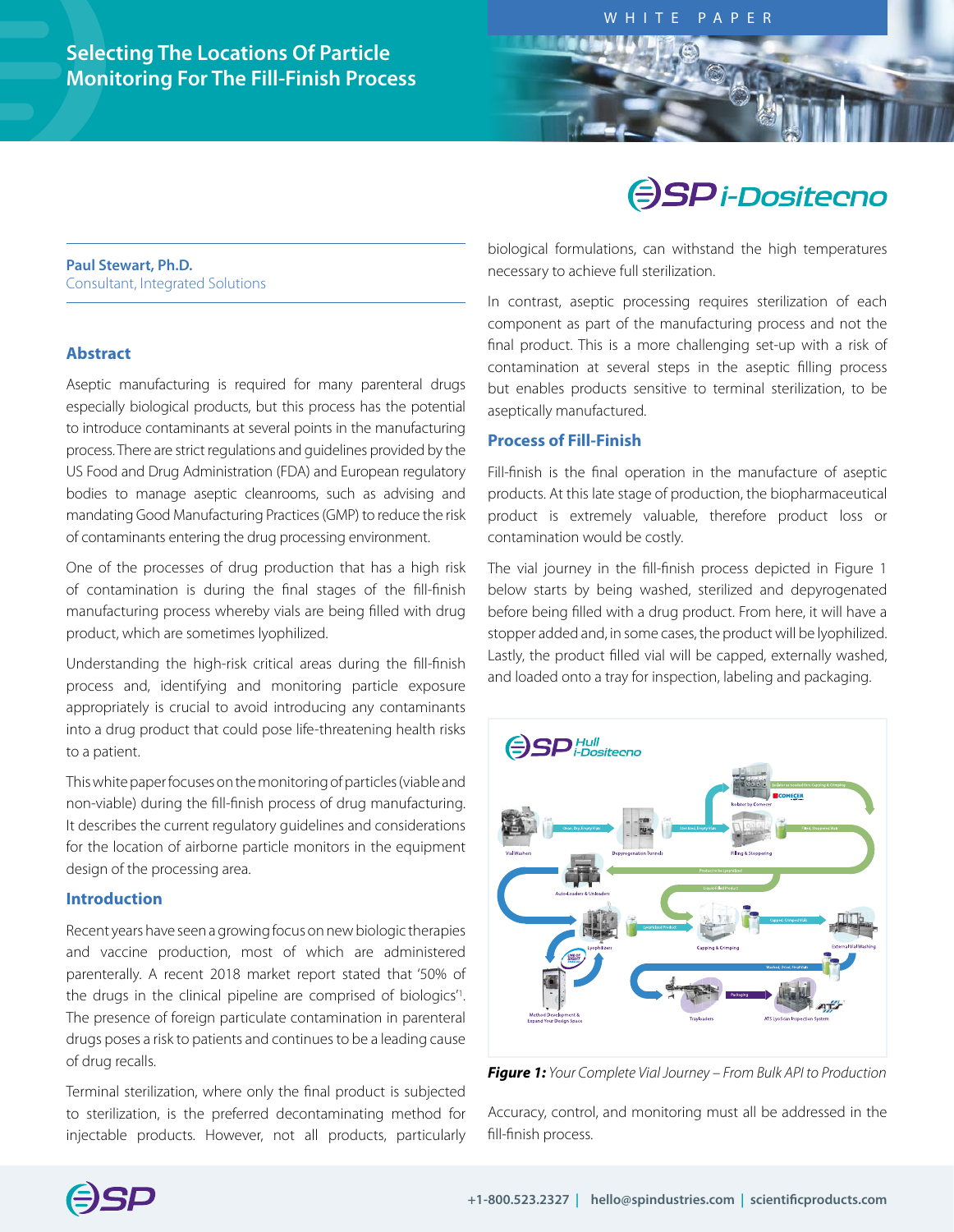#### **Environmental Monitoring**

Environmental monitoring should identify potential routes of contamination promptly so that actions can be taken before extensive product contamination occurs. Monitoring of the fillfinish process requires the monitoring of all interactive elements of the operation, such as between personnel, sterile filtered product, the fill-finish equipment system, cleanroom and support facilities, and sterilized filling components.

The integrity of these elements is undermined by airborne or surface particles in the environment, predominantly from equipment generated particles and human contact, both of which are the focus of particle monitoring. An average human sheds ten million particles a day and transports particles on their clothes and shoes every time they move around the cleanroom especially areas of skin exposures because of poor aseptic gowning techniques. Other parameters, such as temperature, humidity, air velocity and direction, and pressure differential can also influence the movement of particles in the cleanroom setting. For example, the pressure cascade enables air to flow from the cleanest area, usually the filling area, to the least clean area so any contaminants will flow away from the filling process.

Contamination during the filling, stoppering and capping processes can be reduced by a simple physical barrier between the filling operation and operators - such as an isolator or restricted access barrier system (RABS) which reduces human contact with the sterile products - or more sophisticated automated or semiautomated equipment.

Isolator systems which utilize glove box technology to minimize operator contact with the drug product are typically biodecontaminated by vaporized hydrogen peroxide. The equipment within a typical isolator is divided into an upper ISO 5 compliant isolator area and a lower technical area separated by a barrier plate. They are a popular alternative to the classic barrier equipment installation but can be complex to install, validate and operate, and require significant capital investment. The RABS is a barrier method using glove box technology in a conventional aseptic core cleanroom. The advantage of the RABS is lower investment cost and speed of validation. However, RABS can be more costly to operate and impose a higher aseptic risk than isolator systems.

Even if the system is a fully automated enclosed system, there are times when unscheduled interventions may be required and the classified area is breached for human intervention, so regular monitoring for potential contamination is crucial to provide confidence in the sterility of the final product.

#### **Regulations**

The vital nature of aseptic manufacturing for parental drugs necessitates global regulatory requirements. Each country of the world has its own regulatory guidance which is not yet harmonized but they all recognize the vulnerable stages of production and measure similar parameters irrespective of manufacturing scale. The FDA states the importance of maintaining an environment of extremely high-quality during the fill-finish stages of production where containers are at a vulnerable state of exposure to environmental particles.

Good Manufacturing Practice (GMP) guidelines in both the USA (21 CFR parts 201, 211 and 600-680)2 and Europe (EudraLex GMP volume  $4$ <sup>3</sup> require that there is extensive monitoring and continuous data collection at every stage of the fill-finish process. Monitoring needs to be performed initially during facility performance qualification (PQ) to classify the working area, periodically for requalification, and routinely during operation.

The GMP guidelines also state that the whole process of fill-finish needs to take place in a 'clean' environment in accordance with ISO standards (ISO 14644<sup>4</sup>, 21501<sup>5</sup> and 14698<sup>6</sup> (EN171417)). These standards classify clean air by the content of particles in the air and recommend action levels of microbiological quality. ISO 14644 and 21501 standards describe how to evaluate contamination in a cleanroom in terms of airborne particles. These guidelines clarify the classification of these particles and testing methods used to monitor them and provide guidelines on the design of the cleanroom which include the location, performance, and calibration of particle counters. Assessment and control of biocontamination is also covered by ISO 14698 (in the EU, this has been superseded by EN17141).



*Figure 2: Complete Fill Finish Line in An Isolator*

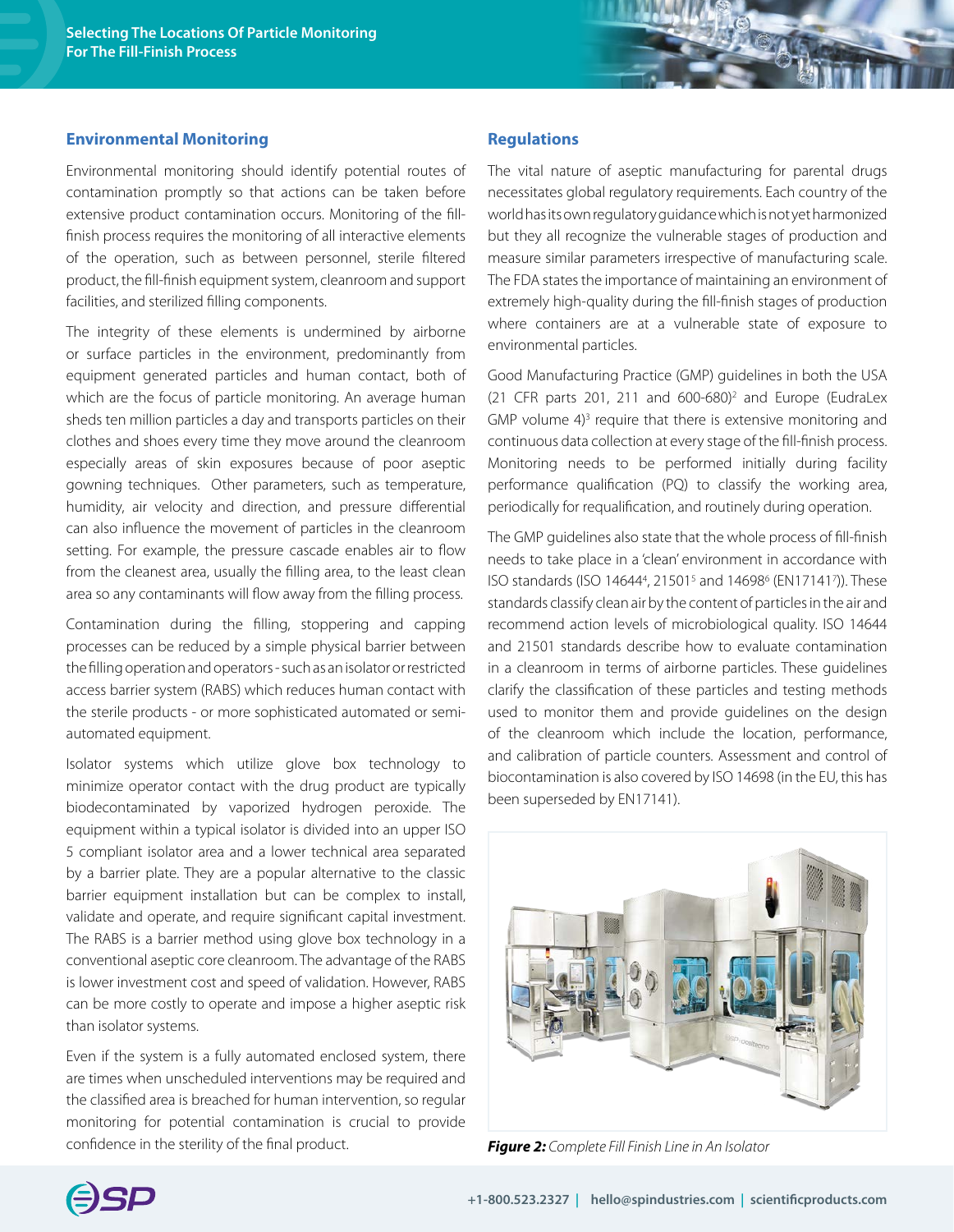Particles monitored in the fill-finish process are categorized by size. In the FDA guidelines, anything above 0.5 microns (µm) at either rest or in operation is recorded. This would reveal bacteria  $(0.5 - 15 \mu m)$  or fungal spore  $(> 0.8 \mu m)$  contamination. The European guidelines further divide this category into particle sizes of 0.5 – 5  $\mu$ m and  $\geq$  5  $\mu$ m and distinguish between rest (stopped for at least 15 minutes) and in operation.

Other factors that will influence the quality of contamination detection are related to the sampling protocols. Determining the number of samples, the frequencies of the samples, and the location within the workspace is another critical decision to be rationalized.

Once the vulnerable areas of potential contamination during the fill-finish process have been determined, methods to identify and monitor airborne particles are established.

#### **Monitoring of Airborne Particles**

The regulations for aseptic manufacturing classify airborne particles as extraneous contaminants (non-viable, NVP) or viable biological microorganisms. Viable microorganisms are those that can cause illness to a patient, but NVP can also be harmful when injected into a patient.

#### **Monitoring Methods**

There are several different methods to direct, capture and measure these airborne particles. Most of these work by actively monitoring the airflow, or passively via the incubation of agar plates, or a combination of both. The chosen method needs to demonstrate high-efficiency by the good physical capture of particles, and, in the case of viable particles, the agar plates must retain their biological ability to grow. Regulations also specify how the monitoring system should be qualified and calibrated, and how to maintain sterility of the equipment e.g., using sterilizable stainless steel or single-use material.

#### *1. Viable Particle Monitoring*

Viable particles can be actively monitored via an air sampler which captures particles from one cubic meter of air passed onto media (water or gel) for subsequent incubation over 48 hours. Each batch is then quarantined until the media has been inspected and analyzed for growth of colony-forming units (CFUs). In the event of positive bacterial growth, a formal investigation is required.

In contrast, passive monitoring utilizes settling plates of agar that are exposed in the environment and capture particles over a 4-hour period, after which they are incubated and analyzed.

Air samplers vary according to how the particles are monitored and by the rate of sampling, precision, and recovery. All have advantages and disadvantages in a laboratory and production setting and no one model overcomes all the limitations.

Results from active instruments are considered quantitative, while those from passive settling plates are qualitative or at best partly quantitative.

**•** An impaction air sampler draws air in through small holes in the sampler and deposits microorganisms onto an agar plate. Air is drawn in by a vacuum pump and in the case of the *slit-to-agar air sampler* (STA), this is through a standardized slit, whereas in a *sieve impactor* it is through a perforated cover with predetermined sized holes (Figure 3). These are the two most popular air samplers as they are small and relatively easy to place in any area. Sterility can be maintained in the entire unit by steam sterilization if it is made from stainless steel or using single-use components. In a closed system, such as in an isolator or RABS, sieve impactors are the most beneficial as they are available as self-contained, portable units and systems for full integration with the aseptic line.



- **•** Steam Sterilizable (Stainless Steel)
- **•** Require Aseptic Assembly

#### **Single Use Sieve Impactor**



Credit: Particle Measurement Systems

**•** Single Use **•** No Aseptic Assembly

*Figure 3: Type of Sieve Impactor for Viable Monitoring*

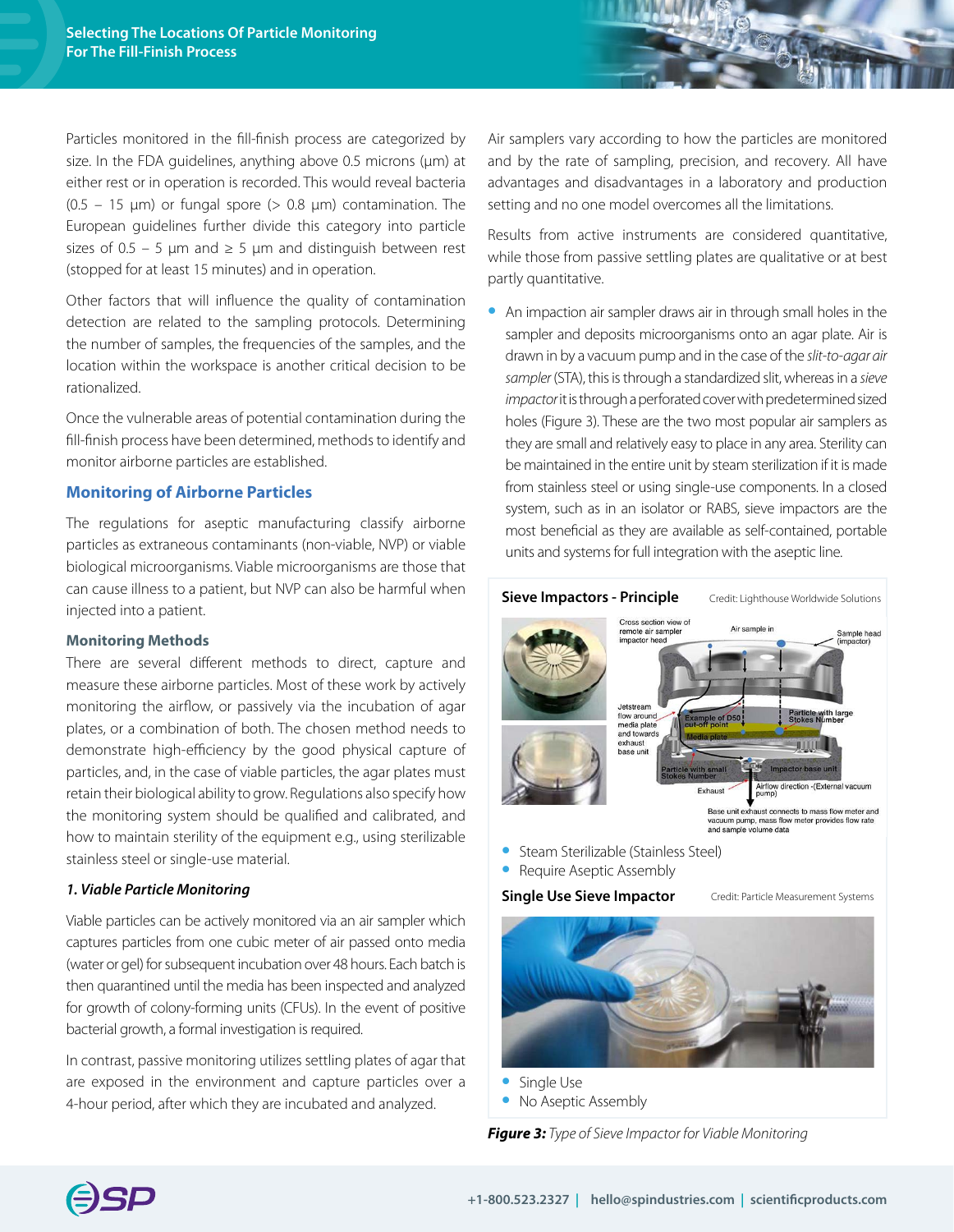- **•** An alternative to this type of air sampler is a *centrifugal-based monitor* that draws air into the sampler head through a rotating vane mechanism (centrifugal propeller sampler). The microorganisms are thrown out of the air and onto strips of agar through a centrifugal force. Although it is convenient and flexible, there are limitations and doubt as to whether it can collect all viable particle sizes and therefore reducing efficiency.
- **•** Another mechanism to collect airborne viable particles uses a *filter* to capture any microorganisms from the air which is transferred to a culture medium and incubated. If the filter is made from gelatin, it avoids desiccation and damage to the microorganisms that can occur with other forms of membranes, although gelatin membranes are relatively fragile to handle.
- **•** It is also possible to capture particles from the air that impact into a liquid medium. Known as *impingers*, these air samplers consist of a specially designed tube, made from glass or perfluoroalkoxy (PFA). Air flows through the tube and the particles impact a specified liquid. Aliquots of the liquid are then plated onto agar to determine the microbial content. Colonies develop on the medium where the organism impinges.

Most of these methods rely on the culture of microorganisms, but these approaches have limitations, the most significant of which is the time required to culture the microorganisms. The data is therefore always retrospective and doesn't allow for immediate corrective action. Another hazard of cultured methods is the desiccation or dehydration of the media which will kill the microorganisms before they have had the chance to grow.

Over the past few years, some new technologies have been developed for sampling airborne particles that can determine the numbers in real-time and can also detect microorganisms that cannot be recovered using conventional microbiological agar plate methods. *Laser-induced fluorescence (LIF)* is a realtime airborne microbial detection technique based on the scattering of light. It also has the benefit of being able to detect and distinguish between viable and non-viable particles since microorganisms contain relatively high concentrations of fluorescent molecules and therefore will scatter light at different wavelengths. There is, however, a risk of false positives, since not all particles that fluoresce are colony-forming.

#### *2. Non-Viable Particle Monitoring*

Although detecting viable microorganisms is of obvious significant concern to the manufacturing of drug products and patient safety, non-biological foreign matter e.g., dust and particulates can also be harmful to a patient. It has been reported that the presence of non-viable particles can also reduce product yield when a cleanroom has been breached after rejection, so it is vital to monitor these airborne contaminants in addition to viable particles.

A light scattering device can be used to identify the size and number of total viable and non-viable particles and provide immediate results in real-time. A beam is shot from a laser diode and as it encounters the contaminating particle, it scatters the laser. This scattering is presented on a photodetector which sends an electronic signal in relation to the size and number of the particles (Figure 4). Whereas the viable particle monitors measure actual microorganisms, non-viable particle monitors measure particles calibrated against latex spheres and therefore actual particle sizes may differ by +/- 20%.



*Figure 4: Light Scattering Particle Counter - Principle* Credit: PMT (GB)

When installing a particle monitor, the speed of the airflow and length of tubing need to be considered according to the guidelines for GMP. The ISO 14644-24 standard states the tubing length should be less than 1 meter with minimal bends to minimize the loss of the larger  $\geq$  5.0 µm particles. Particle loss in tubing can also be caused by the lack of turbulent airflow identified by a dimensionless Reynolds number (Re) which is expressed in terms of tube dimension, speed of airflow and fluid properties. The Re number can predict the flow pattern of a fluid. It is suggested for particle monitoring in a fill-finish process, a Re of between 3,000 and 5,500 would provide appropriate turbulent flow.

The inclusion of an isokinetic port on a scattering device ensures larger macroparticles (> 5.0 µm) are captured and not prevented from being pulled into the inlet. The port also ensures particles travel at the same speed as the aesthetic environment (0.45 m/ sec or 90 ft/min) which is an ISO 5 requirement.

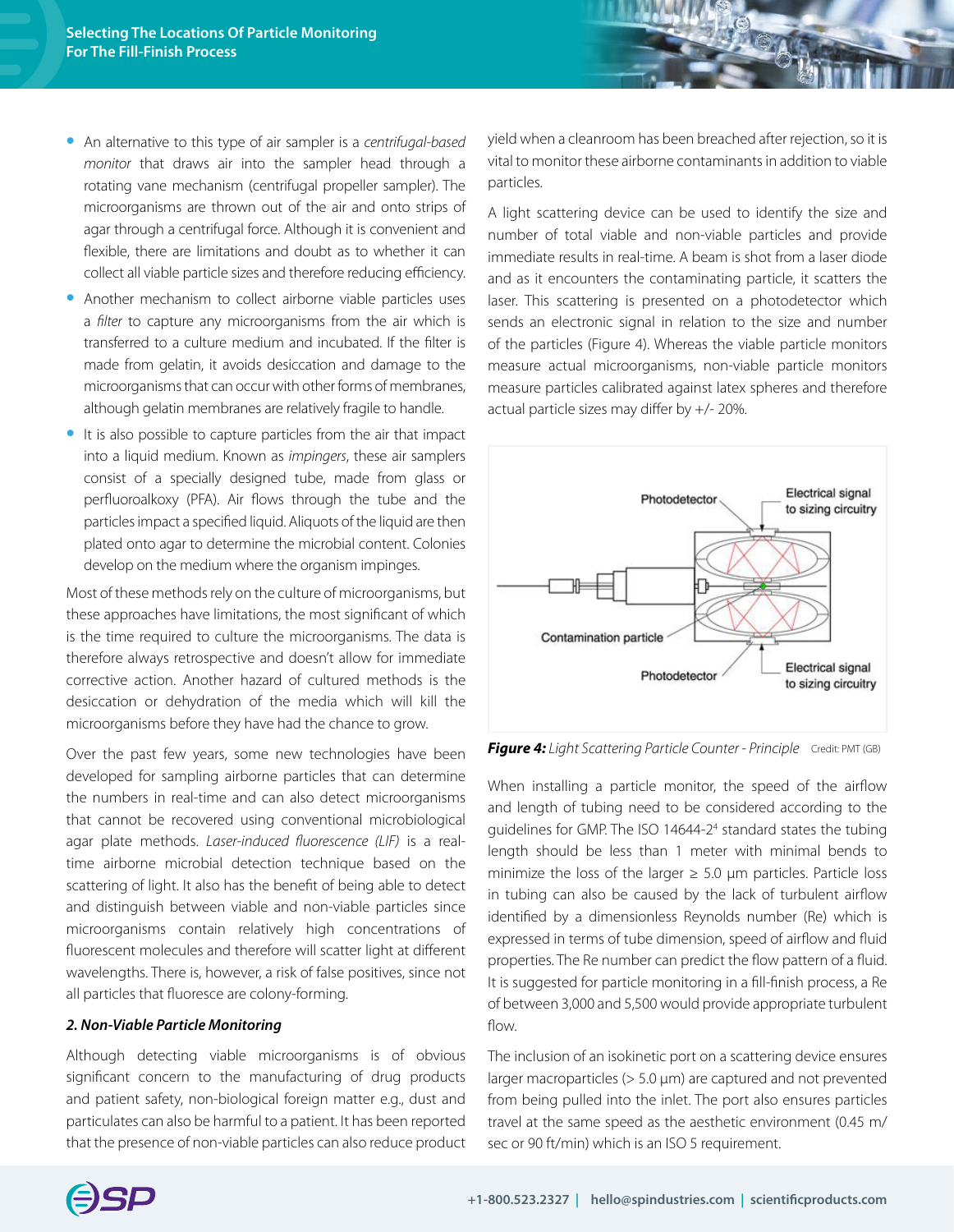#### **Location of Particle Monitoring Systems**

Understanding the high-risk areas of particle exposure and monitoring these appropriately can be a difficult but important decision as it directly impacts product sterility and patient safety. Inadequate risk assessments can lead to poor monitoring results with badly positioned monitors misrepresenting contamination status. As the users of the aseptic line must justify the location of the particle monitors and rationalize their decision to the regulatory agencies, it is prudent to consider the space required for these monitors early in the project design.

In aseptic manufacturing of drug products, the critical areas with the greatest risk of contamination are within the fill-finish process, but it is also important to consider the dynamics of the cleanroom (overall room size, air handling systems, and equipment location) as possible sources of contamination as well.

Within the cleanroom, an open barrier door system provides the greatest risk of contamination and not considered best practice, but if an open barrier or RABS system is unavoidable, additional risk-based qualification control measures are necessary. As isolators remain closed throughout the fill-finish process, they provide the lowest contamination risk.

Within the isolator/RABS system, zones can be allocated to the filling lines so that risk assessment can be targeted, and any compromised area can be isolated and corrected without disruption of other areas. The critical zones with the greatest contamination risk are defined as the areas where vials are exposed to the environment, such as exiting from the depyrogenation tunnel, during filling, stoppering, loading into the lyophilizer (if required), and capping. When considering the location of the particle monitors during this process, the ISO 14644 standard (updated in 20154 ) provides a reference table that specifies the number of locations required based on room size and is calculated using a statistical approach that considers a heterogeneous distribution of particles at each location (hypergeometric model of particle distribution). Within the critical zones, the monitors are placed in areas selected by risk.

For the monitoring of viable particles, monitoring needs to be performed within 12 in (30 cm) of the point of filling whereas, for the monitoring of non-viable particles, at least one monitor needs to be placed within each zone based on risk assessments. If using settle plates, these are typically placed adjacent to the viable/ nonviable devices.

Figure 6 presents an example of particle monitoring in an aseptic fill-finish process. Enclosures are separated with mouse holes that have been introduced to separate the risk zones. An isolator is used



*Figure 5: Viable and non-viable particle monitors*

for vial filling and loading (as part of the lyophilization process) which are high-risk activities and incorporate viable, non-viable monitors and settle plates close to each critical point. A transfer conveyor transports the vials between these two activities and requires only a non-viable monitor as it is not considered a critical zone. A RABS is then used to transport the vials to the capping machine. Once the vials are capped, they exit the RABs and proceed to the external vial washer under clean room conditions.



*Figure 6: Aseptic Fill-Finish Line Showing Zoning and Locations of Particle Monitors*